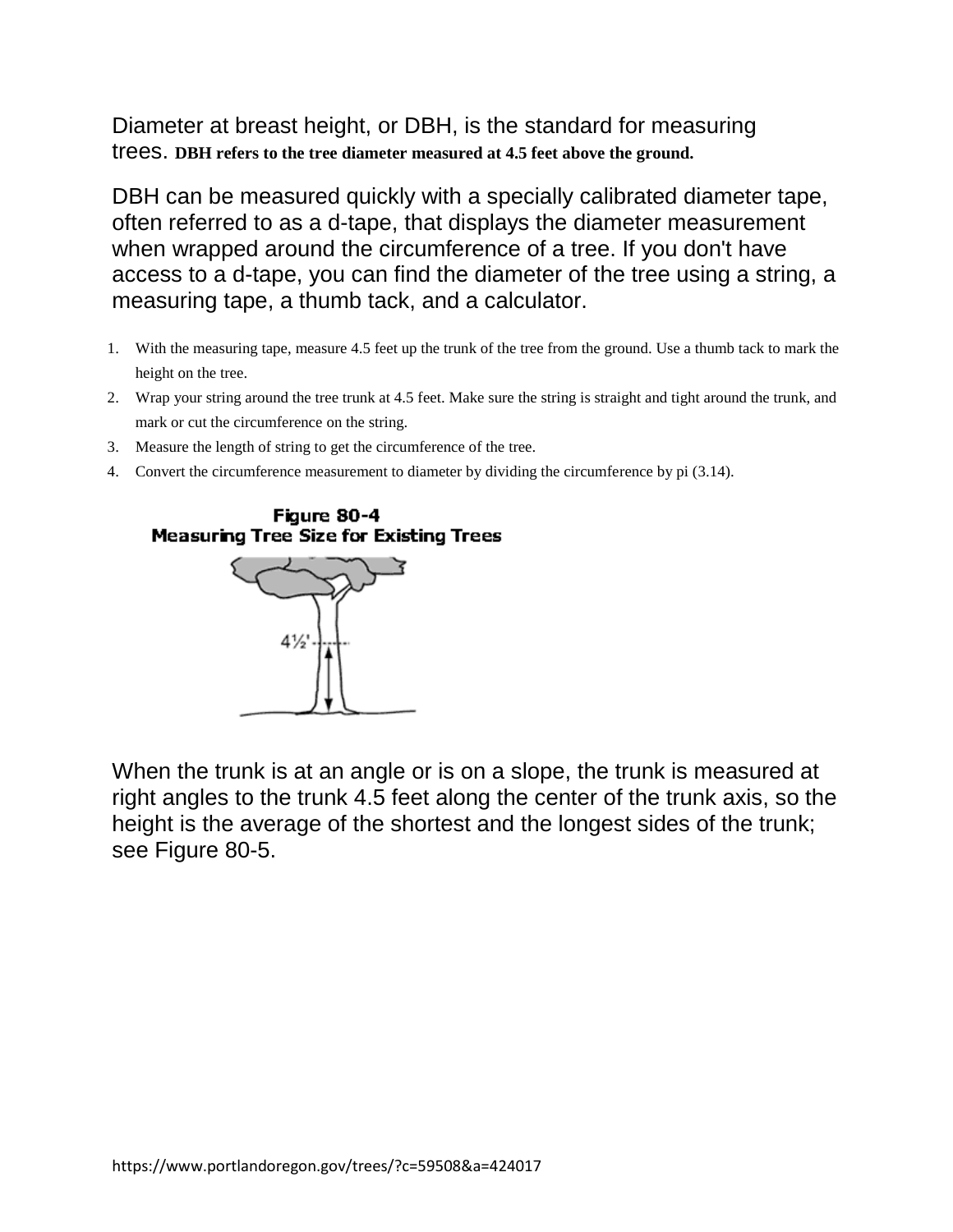Figure 80-5 Measuring Existing Trees with an Angle or on Slope



When the trunk branches or splits less than 4.5 feet from the ground, measure the smallest circumference below the lowest branch. See Figure 80-6. If the tree has a branch or a bump at 4.5 feet, it is better to measure the diameter slightly below or above the branch/bump.



For multi-stemmed trees, the size is determined by measuring all the trunks, and then adding the total diameter of the largest trunk to one-half the diameter of each additional trunk (see Figure 80-7). A multi-stemmed tree has trunks that are connected above the ground and does not